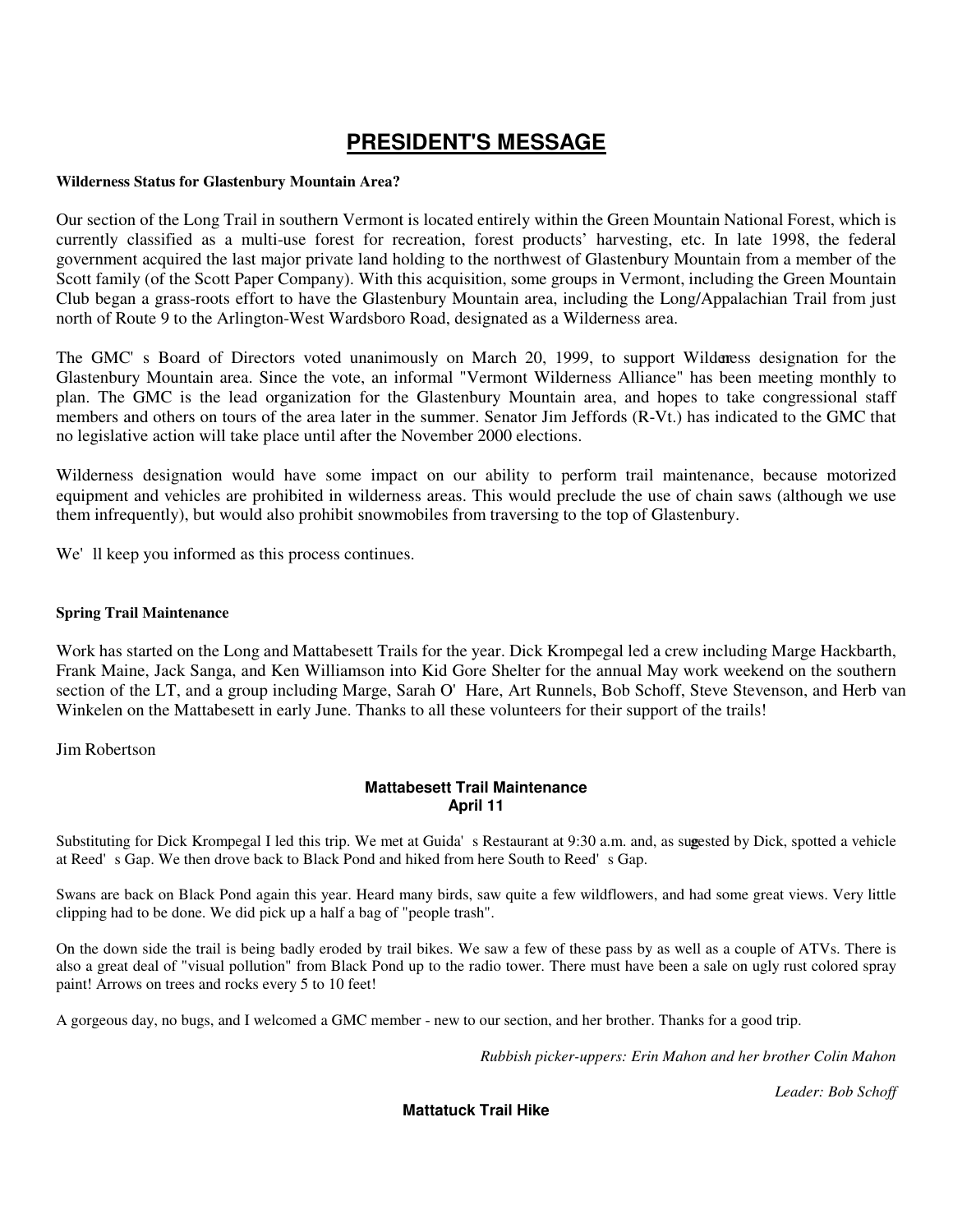#### **April 25**

The Mattatuck Trail Adventure or how to follow a trail on a 23 year old map with ambiguous directions.

We began from Peterson Memorial Park in Wolcott with 4 GMCers. The weather was perfect. In the beginning the trail was well marked, traveling through some of the most picturesque terrain the group has seen in CT. This was certainly the sweet spot of spring - the trees were beginning to green and the annoying flying bugs were still dormant. As with many trails in the suburbs, some trail time must be spent on paved roads. This was no exception. We took an extended sojourn through a residential area, got a bit confused, but eventually found our way back to the trail.

Exactly at noon we arrived at Buttermilk Falls, a 20 foot cascading waterfall, where we ate lunch. Perfect planning on our leader's part. The general consensus was that this was one of the best lunch spots. We know how important lunch can be!

The trail took us by a cave which was thought to be one of the Leatherman's shelters during his 365 mile circuit which took 34 days during the 19th century. (for more information on the Leatherman: http://lady.esslink.com/ ~channy/leatherman.html).

Things began to go bad when the well marked trail disappeared - gone into a pond we had to conclude. We scoured the surrounding area looking for clues. To add insult to injury, when trying to orient the map we made the assumption that the north on the map was at the top of the map - not true in this case. West was at the top of the map (we didn't discover this until later). One would think Steve, a.k.a. Inspector Gadget, would have brought his GPS - he didn't. Stee - never leave home without it! Taking surface streets we eventually made it to the drop car. We walked about 13 miles and had a total vertical ascent of 1300 feet. We finished our adventure with the traditional pizza.

> *Leader: Sarah O'Hare Hikers: Stephanie Buhl, Steven Stevenson, Mike O'Hare*

#### **Trail Maintenance May 8**

Our group assembled at the picnic area in Bigelow Hollow State Park for our Trail Maintenance as a small part of "Give a Day to Trails Day".

Under threatening skies and a forecast of 80 per-cent chance of rain we proceeded North on the East Ridge Trail; using it as a shortcut to get to Breakneck Pond.

At the Southern end of Breakneck Pond we changed to the Nipmuck Trail and proceeded to brush and clip it out from here to the Massachusetts border. A distance of approximately 2 miles. Lunch was here at the Mass. line and we then retraced our route back to the parking lot.

Saw a few birds, heard a lot more, saw one snake in a Laurel bush about 5 feet up.(?) Great views of an unspoiled pond and a good job done. Thanks to all who participated - 10 adults and 3 children. GMC members in attendance were:

*Co-leaders: Art Runnels and Bob Schoff; Jack Sanga and daughter Olivia*

#### **Lebanon Green May 15**

Our small group had excellent weather for this historic two mile loop hike. We peered into windows of the famous Revolutionary War era War Office, Beaumont House and Jonathan Trumbull, Jr. House.

> *Leader: Arlene Rivard Hkers: Bob, Becky & Glenn Rivard, Marge Nichols*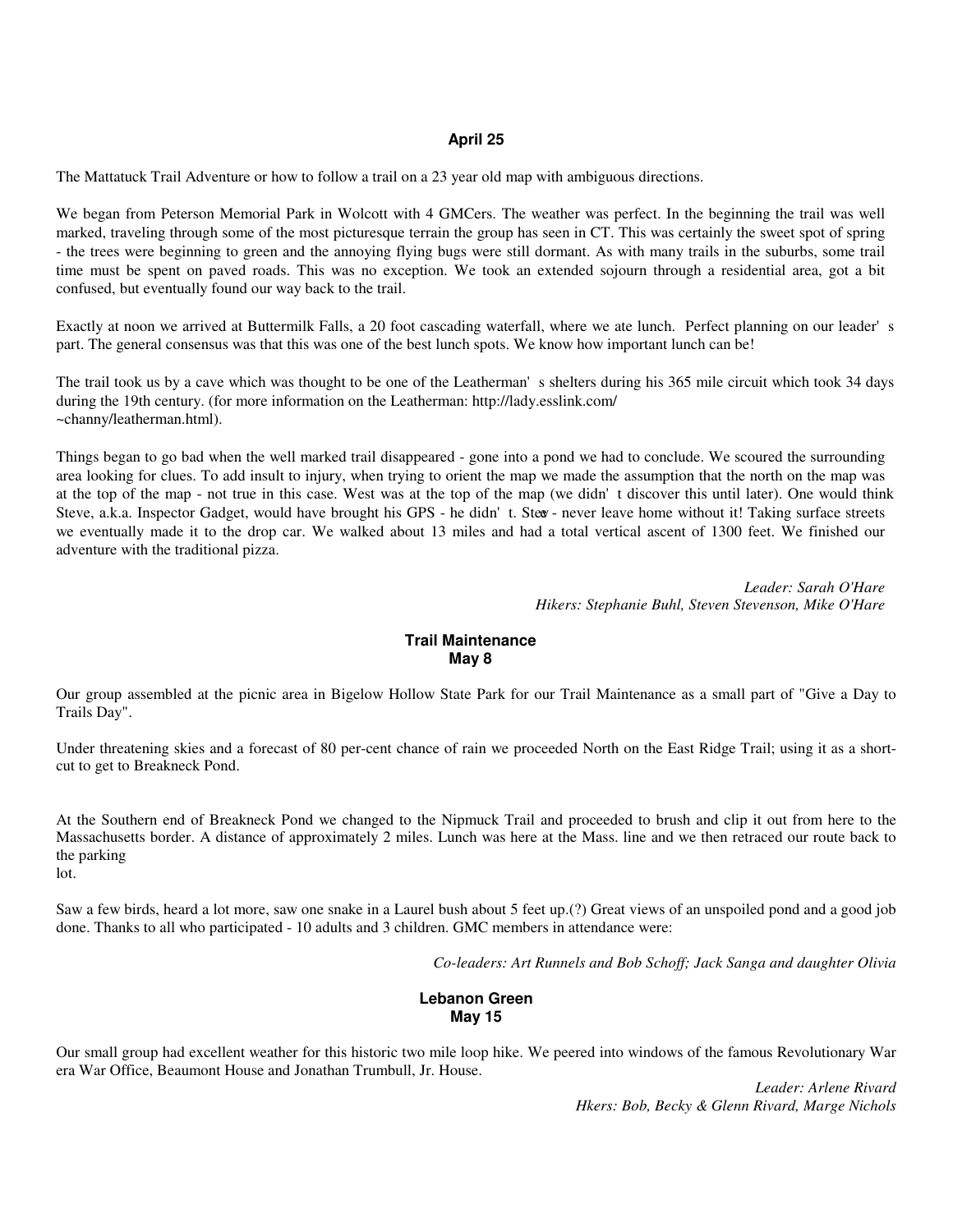Will lead this hike again on August 14 at 1:00 when buildings will be open to visitors.

#### **Annual Kid Gore Spring Trip May 22-23**

Dick Krompegal and Marge Hackbarth left early Friday and discovered the favorite Dunkin' Donuts in Greenfield was closed. After lunch and a rest some work was done on the trail toward Lydia's Rest. The weather was sunny and dry all weekend, but the black flies were horrible! Jack Sanga arrived around 6:00 p.m. after a delay due to missing the directional flags. Frank Maine, who was able to get within a mile of the shelter with his Jeep, arrived at 8:00 p.m. The fellows built a fire to try to smoke out the flies but all weekend they appeared early and left late.

There was a beautiful sunrise in the morning and all left for Glastenbury Mountain. Hikers claimed there were blowdowns but they were insignificant. Ken Williamson overtook Marge on the trail. He had left home very late Friday evening and camped out. On the way to the shelter he was fortunate to see a moose. Marge was unable to go very far up the mountain and on the way back flushed a grouse off her nest of twelve eggs.

Sunday was getting cloudy so everyone left early. Dick and Jack had done some more work improving the view in front of the shelter. Frank gave Marge a rough ride in his Jeep back to the car. It was incredible that a vehicle could negotiate that rough wood road. We had a well enjoyed meal at Bickford's in Greenfield on the way home. The rain did not start until we were in the cars.

*Marge Hackbarth*

#### **Granby Hiking Festival Metacomet Trail June 5**

As part of Trails Day 1999, the Connecticut Section set up a GMC display at the annual "Backpacking is In-Tents" Hiking and Environmental Festival. The festival is organized by Gabe and Greg Piwonski, who have recently helped start the Salmon Brook Hiking Club in the Granby area, and have taken over trail maintenance of the Metacomet Trail from Tarriffville to Route 20. The GMC staff sent a large green display board with Long Trail photos and maps that can be attached with Velcro, along with LT and general hiking literature. We had several people stop by to chat about the Trail, Vermont, and outdoor activities in general.

In the afternoon, we took a short hike on the Metacomet Trail in East Granby. Carol Gosnell was the only one who joined me for a very pleasant walk north from Route 20 to the rocks overlooking the Farmington River Valley, Old Newgate Prison, and southern Massachusetts. We may have spent more time sitting on the many rock outcroppings than we spent walking the trail, but still managed to make a 4-mile loop. The beautiful weather, with clear skies and a steady breeze, made it perfect for hiking. Wildlife spotted included several squirrels, a chipmunk, and three hawks. Carol felt so inspired by the views that she hopes to return to the ledges to paint sometime.

*Jim Robertson, Carol Gosnell*

#### **WELCOME NEW MEMBERS**

Aliza Ben David, West Hartford Doreen Clark, Bristol Sharon & Tom Dooley, Wallingford Karen L. McHose, West Simsbury Monica Oldakowski, Burlington, VT Karen Parent, Wallingford Deborah A. Pfeiffenberger, New Britain Nancy Ramos, Bristol Jason C. Smith, Bridgeport Terry Stearns, Suffield Fred Zarnowski, Newington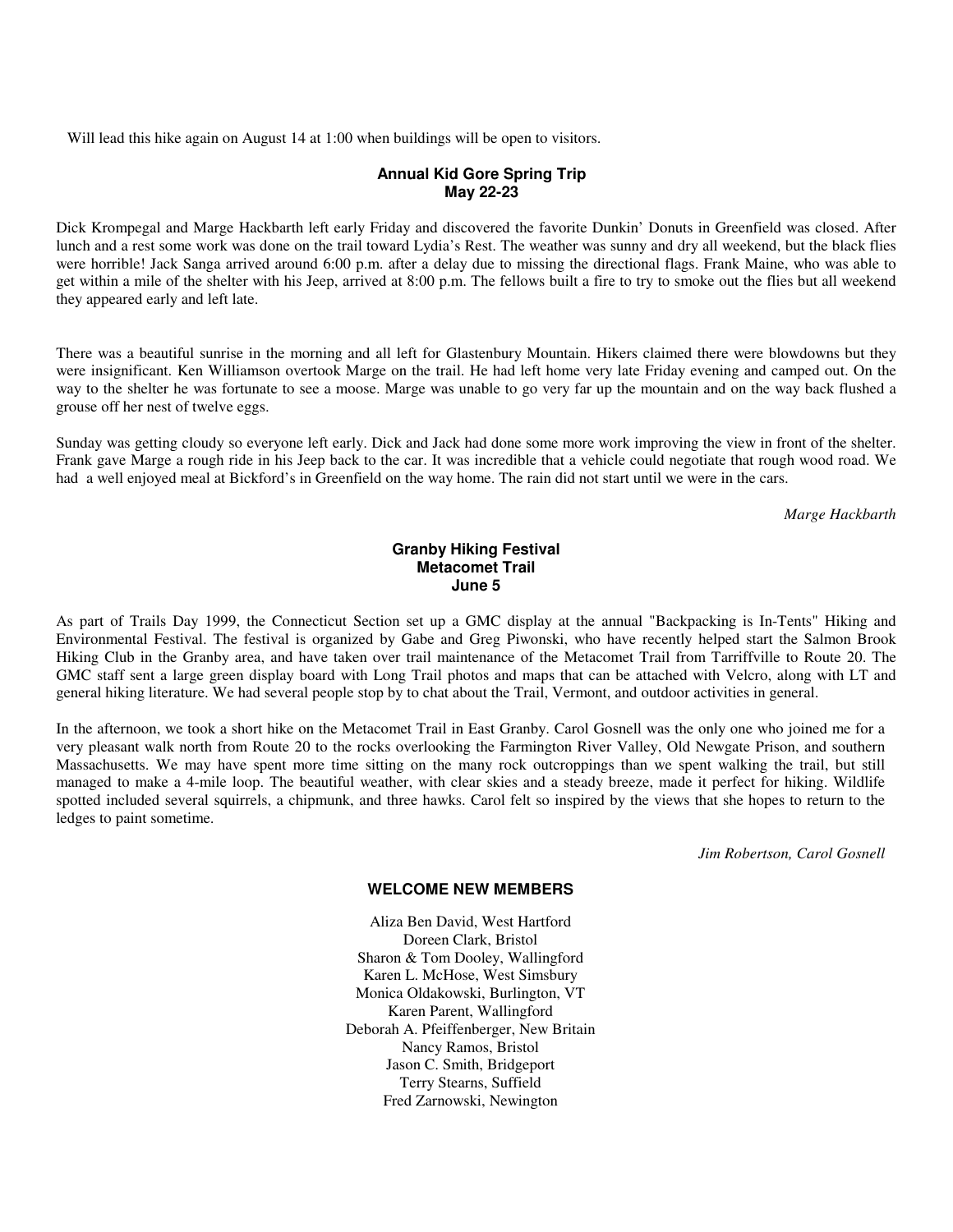#### **Work Party June 13**

Dick Krompegal, V.P. for Trails and Shelters led 7 people on a warm humid day from Route 68 to Paug Gap on the Mattabesett Trail. Very little trash was found on the trail but bike traffic has eroded it. At the first outlook the group enjoyed a brief snack and water stop. After the hike all except one who had a family commitment went out for pizza at a place to remain nameless, as the food could have been better.

*Work Crew: John Bensenhaver, Marge Hackbarth (Reporter), Sarah O'Hare, Art Runnels, Bob Schoff, Steve Stevenson, Herb van Winkelen*

# **ACTIVITIES SCHEDULE**

### **July - August 1999**

The Nipmuck Trail Hike Series is back by popular demand. If you missed part or all of last year's series now is your chance. The Nipmuck Trail runs from the town of Mansfield north to the Nipmuck State Forest in the town of Union on the Massachusetts border. The Nipmuck Trail has two southern branches in Mansfield and a main trail that runs from Spring Hill to the Massachusetts border. Over the course of 4 day hikes Jack Sanga will lead us on both southern branches and the main trail to Bigelow Hollow State Park.

**Saturday, July 3 - Day Hike, Leg 1 of 4 for the Nipmuck Trail.** Total distance will be 6 - 8 miles. *Leader: Jack Sanga (860) 648-9614, e-mail: jsanga@aol.com*

**Saturday - Sunday, July 10 - 11 - Backpack over Alander Mtn., Round Mtn. and Mt. Frissel.** Be the highest person in Connecticut (and you thought the 60s were over!). Stand in three states at once. Finally, camp atop blueberry laden Alander Mtn. in southwestern Massachusetts. It should be a dark night (moon rise at 3:09 a.m.), so star-gazing promises to be grand.

*Leader: Allen Freeman (860) 828-6845, e-mail: AFREEMAN@prodigy.net*

**Saturday, July 17 - Day Hike & Swim.** Meet 9:00 a.m. at the parking lot at Covered Bridge over Salmon River, Route 16, East Hampton. Bring water, lunch and swim suit. Steady but not too steep upgrade. Rain cancels. *Leader: Marge Hackbarth (203) 237-0560*

**Saturday, July 24 - Day Hike, Leg 2 of 4 for the Nipmuck Trail.** Total distance will be 6 - 8 miles. *Leader: Jack Sanga (860) 648-9614, e-mail: jsanga@aol.com*

**Saturday - Sunday, July 31 - August 1 - 5th Annual Family Camping/Backpacking Trip at Ten Mile River on the Appalachian Trail in Kent.** About a one mile (easy) walk from road. Camp in field. Swim, fish, collect rocks in the river. Call leader for meeting time and place.

*Leader: Jim Robertson (H) (860) 633-7279, (W) (860) 285-4688; e-mail: jrobert685@aol.com or james.e.robertson@ussev.mail.abb.com*

**Saturday, August 7 - Day Hike, Sleeping Giant State Park, Hamden.** Park has 30 miles of hiking trails. Trail mileage will be determined by the group. As long or as short a hike as you like. *Leader: Sarah O'Hare (860) 563-7018, e-mail: SEOHARE@aol.com*

**Saturday, August 14 - Slack Pack Mount Washington.** I plan on traveling up Friday night, August 13 to Mount Washington. Camping at a campground to hit the trail about 8:00 a.m. Saturday morning. Plan on doing Tuckerman's Ravine. May stay at the campground Saturday night and travel home on Sunday. Get those legs in shape.

*Leader: Jack Sanga (860) 648-9614, e-mail: jsanga@aol.com*

**Saturday, August 14, 1:00 p.m. - Historic two-mile loop around Lebanon Green.** Several Revolutionary War era